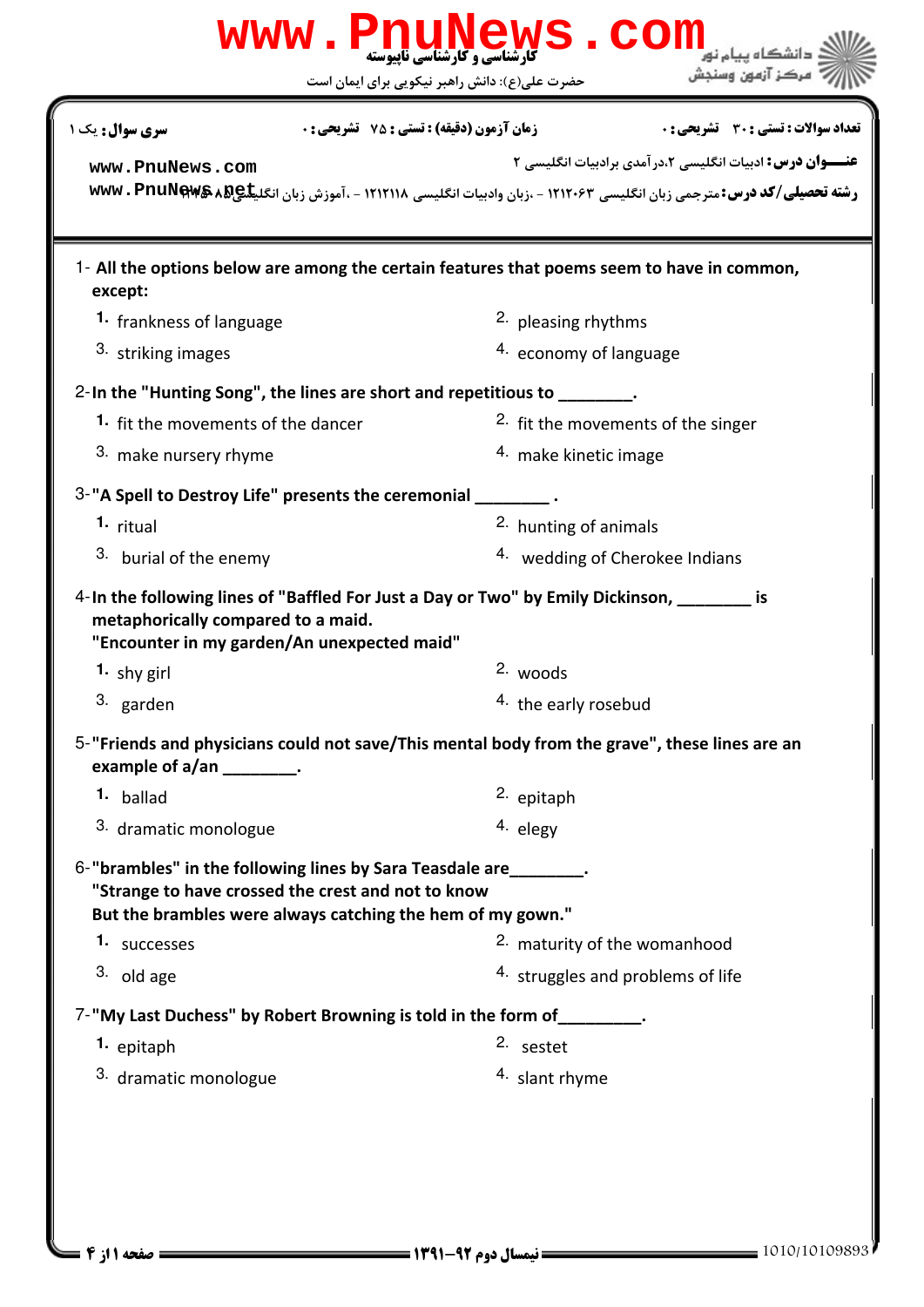|                                                                        | WWW.PnuNews.com                                                                                                                                                       |               |                                                                                                                     |  |  |
|------------------------------------------------------------------------|-----------------------------------------------------------------------------------------------------------------------------------------------------------------------|---------------|---------------------------------------------------------------------------------------------------------------------|--|--|
|                                                                        | حضرت علی(ع): دانش راهبر نیکویی برای ایمان است                                                                                                                         |               | مركز آزمون وسنجش                                                                                                    |  |  |
| <b>سری سوال :</b> یک ۱                                                 | <b>زمان آزمون (دقیقه) : تستی : 75 ٪ تشریحی : 0</b>                                                                                                                    |               | <b>تعداد سوالات : تستی : 30 ٪ تشریحی : 0</b>                                                                        |  |  |
| www.PnuNews.com                                                        |                                                                                                                                                                       |               | عنــوان درس: ادبیات انگلیسی ۰،۲رآمدی برادبیات انگلیسی ۲                                                             |  |  |
|                                                                        |                                                                                                                                                                       |               | رشته تحصیلی/کد درس: مترجمی زبان انگلیسی ۱۲۱۲۰۶۳ - ،زبان وادبیات انگلیسی ۱۲۱۲۱۱۸ - ،آموزش زبان انگلیکچ& www . PnuNew |  |  |
|                                                                        |                                                                                                                                                                       |               |                                                                                                                     |  |  |
|                                                                        | 8-Duke of Ferrara gave commands to kill his Duchess, the reason was                                                                                                   |               |                                                                                                                     |  |  |
|                                                                        | <sup>1</sup> she had the same behavior with him as with the ordinary people                                                                                           |               |                                                                                                                     |  |  |
| <sup>2.</sup> she was unfaithful<br>3. she was not from a royal family |                                                                                                                                                                       |               |                                                                                                                     |  |  |
|                                                                        | 4. he wanted to marry a countess and according to the law, he couldn't divorce his wife                                                                               |               |                                                                                                                     |  |  |
|                                                                        |                                                                                                                                                                       |               |                                                                                                                     |  |  |
|                                                                        | 9-In the following lines of "Ode to a Nightingale" by Keats, it has ______ allusion.<br>"O for a beaker full of the warm south/Full of true, the blushful Hippocrene" |               |                                                                                                                     |  |  |
| 1. religious                                                           | 2. mythological                                                                                                                                                       | 3. historical | 4. social                                                                                                           |  |  |
|                                                                        | 10-In " Ode to a Nightingle", the poet explores                                                                                                                       |               |                                                                                                                     |  |  |
| 1. the natural world                                                   |                                                                                                                                                                       |               |                                                                                                                     |  |  |
| 2. his love for a nightingle                                           |                                                                                                                                                                       |               |                                                                                                                     |  |  |
| 3. the horrors of nature                                               |                                                                                                                                                                       |               |                                                                                                                     |  |  |
|                                                                        | 4. the dilemma between our desires and reality                                                                                                                        |               |                                                                                                                     |  |  |
|                                                                        | 11-In this line of "Ozymandias" by Shelley, hand and heart refer to:<br>"The hand that mocked them and the heart that fed"                                            |               |                                                                                                                     |  |  |
| 1. sculptor's hand, cruel heart of the king                            |                                                                                                                                                                       |               |                                                                                                                     |  |  |
| <sup>2.</sup> poet's hand, cruel heart of the king                     |                                                                                                                                                                       |               |                                                                                                                     |  |  |
|                                                                        | 3. people's hand that destroyed the statue, cruel heart of the king                                                                                                   |               |                                                                                                                     |  |  |
|                                                                        | 4. king's hand who mocked people, cruel heart of the king                                                                                                             |               |                                                                                                                     |  |  |
| "I met a traveler from an antique land"                                | 12-In the same poem and the following line, "I" refers to:                                                                                                            |               |                                                                                                                     |  |  |
| 1. experienced man                                                     |                                                                                                                                                                       | 2. ozymandias |                                                                                                                     |  |  |
| 3. the poet                                                            |                                                                                                                                                                       | 4. sculptor   |                                                                                                                     |  |  |
|                                                                        | 13-The subject of "Brahma" by Emerson is _______.                                                                                                                     |               |                                                                                                                     |  |  |
| 1. unity between all creatures of God                                  |                                                                                                                                                                       |               |                                                                                                                     |  |  |
| <sup>2.</sup> god's reflection on his own nature                       |                                                                                                                                                                       |               |                                                                                                                     |  |  |
|                                                                        | 3. ultimate reconciliation of apparent contraries                                                                                                                     |               |                                                                                                                     |  |  |
| 4. mortality against immortality                                       |                                                                                                                                                                       |               |                                                                                                                     |  |  |
|                                                                        |                                                                                                                                                                       |               |                                                                                                                     |  |  |
|                                                                        |                                                                                                                                                                       |               |                                                                                                                     |  |  |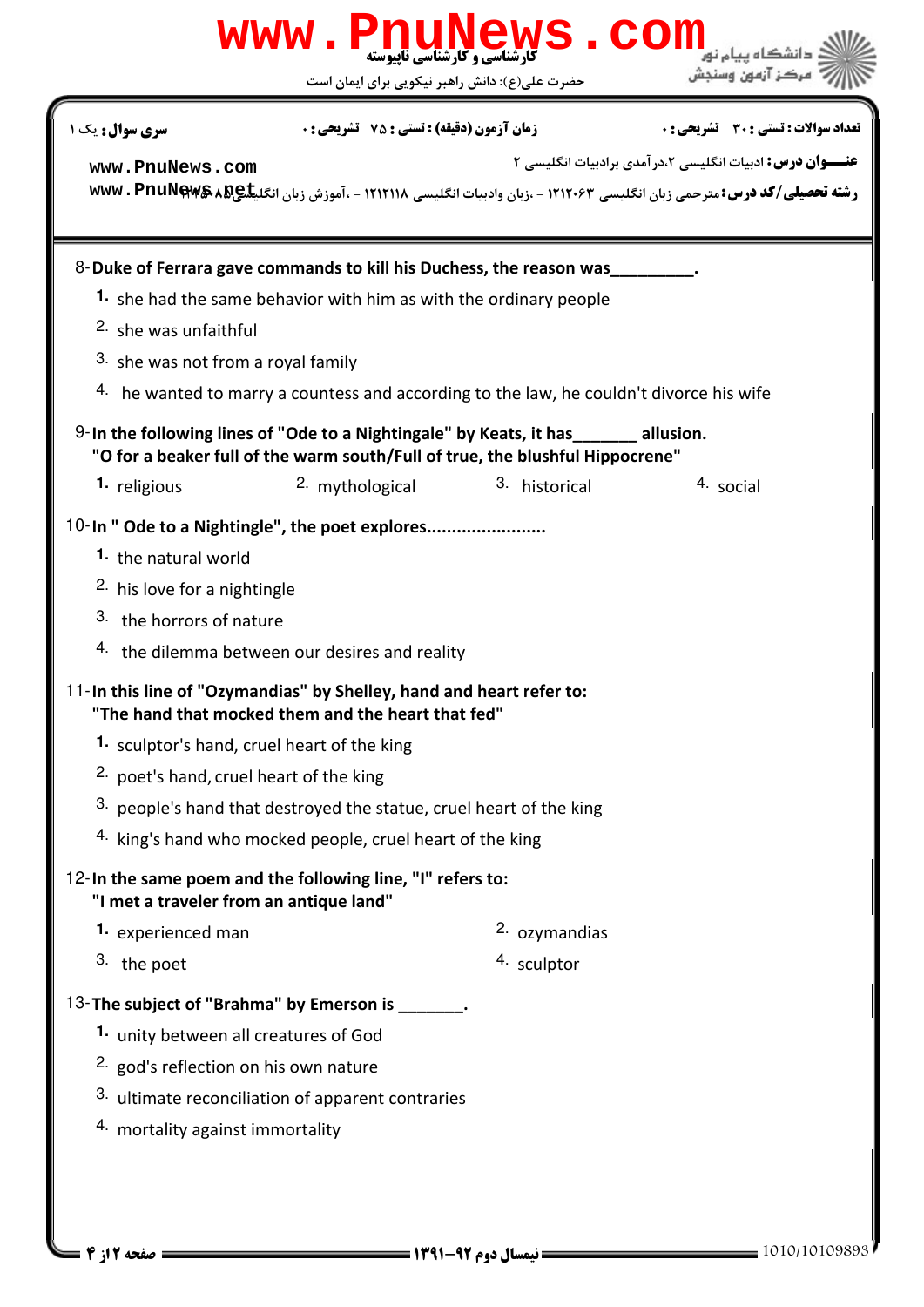|                                                                                                                                                                                                                                       |                                                     | WWW.PnuNews.con                                                       | انشگاه بیام نر                                                                                                                                                                  |
|---------------------------------------------------------------------------------------------------------------------------------------------------------------------------------------------------------------------------------------|-----------------------------------------------------|-----------------------------------------------------------------------|---------------------------------------------------------------------------------------------------------------------------------------------------------------------------------|
|                                                                                                                                                                                                                                       | حضرت علی(ع): دانش راهبر نیکویی برای ایمان است       |                                                                       | مركز آزمون وسنجش                                                                                                                                                                |
| <b>سری سوال :</b> یک ۱                                                                                                                                                                                                                | <b>زمان آزمون (دقیقه) : تستی : 75 تشریحی : 0</b>    |                                                                       | <b>تعداد سوالات : تستي : 30 ٪ تشريحي : 0</b>                                                                                                                                    |
| www.PnuNews.com                                                                                                                                                                                                                       |                                                     |                                                                       | عنــوان درس: ادبیات انگلیسی ۲،در آمدی برادبیات انگلیسی ۲<br>رشته تحصیلی/کد درس: مترجمی زبان انگلیسی ۱۲۱۲۰۶۳ - ،زبان وادبیات انگلیسی ۱۲۱۲۱۱۸ - ،آموزش زبان انگلیکه& www . PnuNew |
| 14-In "Death, be not proud" by Donne, all the options below are reasons for believing death to be<br>weak, except ________.                                                                                                           |                                                     |                                                                       |                                                                                                                                                                                 |
| 1. death is slave of fate                                                                                                                                                                                                             |                                                     |                                                                       | 2. poppy can make people sleep as well                                                                                                                                          |
| 3. death is proud                                                                                                                                                                                                                     |                                                     | 4. death dwells with poison                                           |                                                                                                                                                                                 |
| 15-In "At the San Francisco Airport" by Winters, who is dedicated to the poet's daughter, the words<br>"small" and "fragile" connote ________.<br>1. his fear for his daughter<br><sup>2.</sup> inferiority of the present generation | 3. weakness of daughter in comparison to her father | "And you are here beside me, small/contained and fragile, and intent" |                                                                                                                                                                                 |
| 4. how important and powerful is the father                                                                                                                                                                                           |                                                     |                                                                       |                                                                                                                                                                                 |
| 16-In "I wandered lonely as a cloud", the use of ________ is clearly observable.                                                                                                                                                      |                                                     |                                                                       |                                                                                                                                                                                 |
| 1. metaphor                                                                                                                                                                                                                           | 2. conceit                                          | 3. personification                                                    | 4. simile                                                                                                                                                                       |
| 17-"Carry the figure of speech beyond the simple phrase or line of poetry", it's the definition of                                                                                                                                    |                                                     |                                                                       |                                                                                                                                                                                 |
| 1. tenor                                                                                                                                                                                                                              |                                                     | 2. metaphor                                                           |                                                                                                                                                                                 |
| 3. metonymy                                                                                                                                                                                                                           |                                                     | 4. extended metaphor                                                  |                                                                                                                                                                                 |
| 18-In "The pen is mightier than the sword", sword is ______ for______.                                                                                                                                                                |                                                     |                                                                       |                                                                                                                                                                                 |
| 1. personification, physical force                                                                                                                                                                                                    |                                                     | 2. synecdoche, physical force                                         |                                                                                                                                                                                 |
| 3. metonymy, military force                                                                                                                                                                                                           |                                                     | 4. metaphor, power                                                    |                                                                                                                                                                                 |
| $19$ -In "making sweet moan", Keats uses______ to fuse the elements of pleasure and pain.                                                                                                                                             |                                                     |                                                                       |                                                                                                                                                                                 |
| 1. $pun$                                                                                                                                                                                                                              | 2. oxymoron                                         | 3. conceit                                                            | 4. synecdoche                                                                                                                                                                   |
| 20-"Two words that have the same sound but different meaning" is definition of ______.                                                                                                                                                |                                                     |                                                                       |                                                                                                                                                                                 |
| <sup>1.</sup> conceit                                                                                                                                                                                                                 | 2. $pun$                                            | 3. metaphor                                                           | 4. oxymoron                                                                                                                                                                     |
| 21- "And having done that, thou hast done, I fear no more.", in this line of "A Hymn to God the<br>father", by Donne, he uses _________.                                                                                              |                                                     |                                                                       |                                                                                                                                                                                 |
| 1. oxymoron                                                                                                                                                                                                                           |                                                     | 2. conceit                                                            |                                                                                                                                                                                 |
| $3.$ pun                                                                                                                                                                                                                              |                                                     | 4. extended metaphor                                                  |                                                                                                                                                                                 |
| 22-"silken tones" is an example of _______.                                                                                                                                                                                           |                                                     |                                                                       |                                                                                                                                                                                 |
| 1. gustatory image 2. synesthesia                                                                                                                                                                                                     |                                                     | <sup>3.</sup> olfactory image                                         | 4. auditory image                                                                                                                                                               |
|                                                                                                                                                                                                                                       |                                                     |                                                                       |                                                                                                                                                                                 |